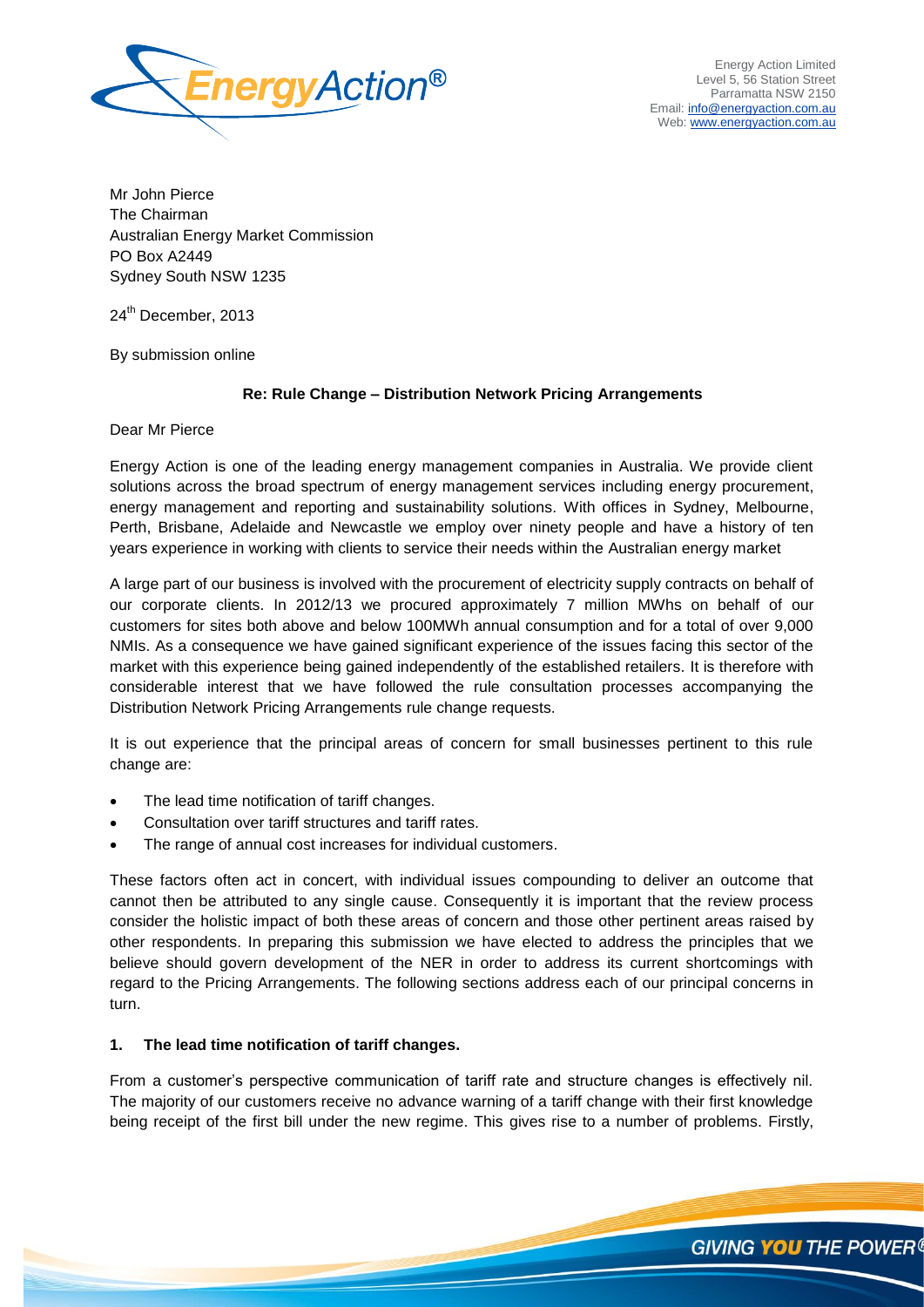

budgeting cannot be undertaken properly without reasonably accurate cost forecasts. In the case of small businesses the problems created by un-notified network rate changes can be particularly acute. Small business have small budgets, and these can be significantly affected by network price changes of the magnitude that we have observed over recent years. As we shall describe later, the foreshadowed reduction in allowable revenue increases for the forthcoming regulatory period is no guarantee that annual price shocks will be less prevalent. Secondly, and has been described already in previous retailer submissions, publication of the annual network tariffs set a number of processes in motion which must then be managed closely until their completion. A prime example is updating of billing systems. The shorter the time frame allowed for this the more likely that service delivery standards will be impacted for some customers. This is equally true for energy management companies as it is for electricity retailers. In the case of Victoria where network tariffs change coincident with the Christmas/New Year period the compression effect can be particularly acute.

The consultation paper includes much by way of commentary as to the difficulties in bringing forward the timetable for publication of network tariffs including the additional difficulties specific to the first year of the regulatory period. Nonetheless, we believe that this should not stand in the way of timetable improvements even though this may involve some compromise for the regulatory period's first year.

# **2. Consultation over tariff structures and tariff rates.**

This represents one of the most substantial opportunities for improvement of the regulatory framework to the benefit of consumers. The trend in declining aggregate demand which has become established over the last several years is widely acknowledged as providing challenges to the DNSPs in the recovery of regulated revenues under existing tariff structures. The more recent discussions concerning critical peak pricing tariff structures are a welcome contribution to this debate. Consumer acceptance of new tariff structures will be a key requirement if the network cost recovery problem is to be resolved in a manner that levies network costs upon customers in an equitable manner. It is difficult to see how this can be achieved without customer consultation during both the regulatory determination and the annual price determination time frames.

In order to achieve this outcome three issues will have to be resolved. Firstly customer groups would have to be engaged in the review process. This would best be undertaken throughout the process, but most critically at its outset. Secondly, the consultation would have to be meaningful, that is the DNSPs would have to take customer opinion into consideration in a meaningful way when drawing up their tariffs. Any consultation undertaken as a process whereby consumers were "educated" or given more "information" so that they could "understand" why their bill was changing would be fruitless. Thirdly, the subject matter of the consultation would have to be defined. Would this cover the tariff structures as well as the tariff prices? Were the NEM to move towards a trade-off mechanism whereby a lower quality of supply was accepted in return for lower prices would the parameters around this be part of the subject matter? And so on.

The proposal put forward by SCER in its rule change request for the introduction of a Pricing Structures Statement represents one approach whereby meaningful and continuing consultation might be achieved. As has been described in previous consultation papers, such a report could serve the dual function of providing a link between the DNSPs' needs to set tariff structures and rates that provide it with reasonable revenue certainty and the customers' needs to have their reasonable requirements brought into this tariff setting process. To this end we would support a PSS that was published initially prior to the five year revenue determination period and then annually as part of the

GIVING **YOU** THE POWER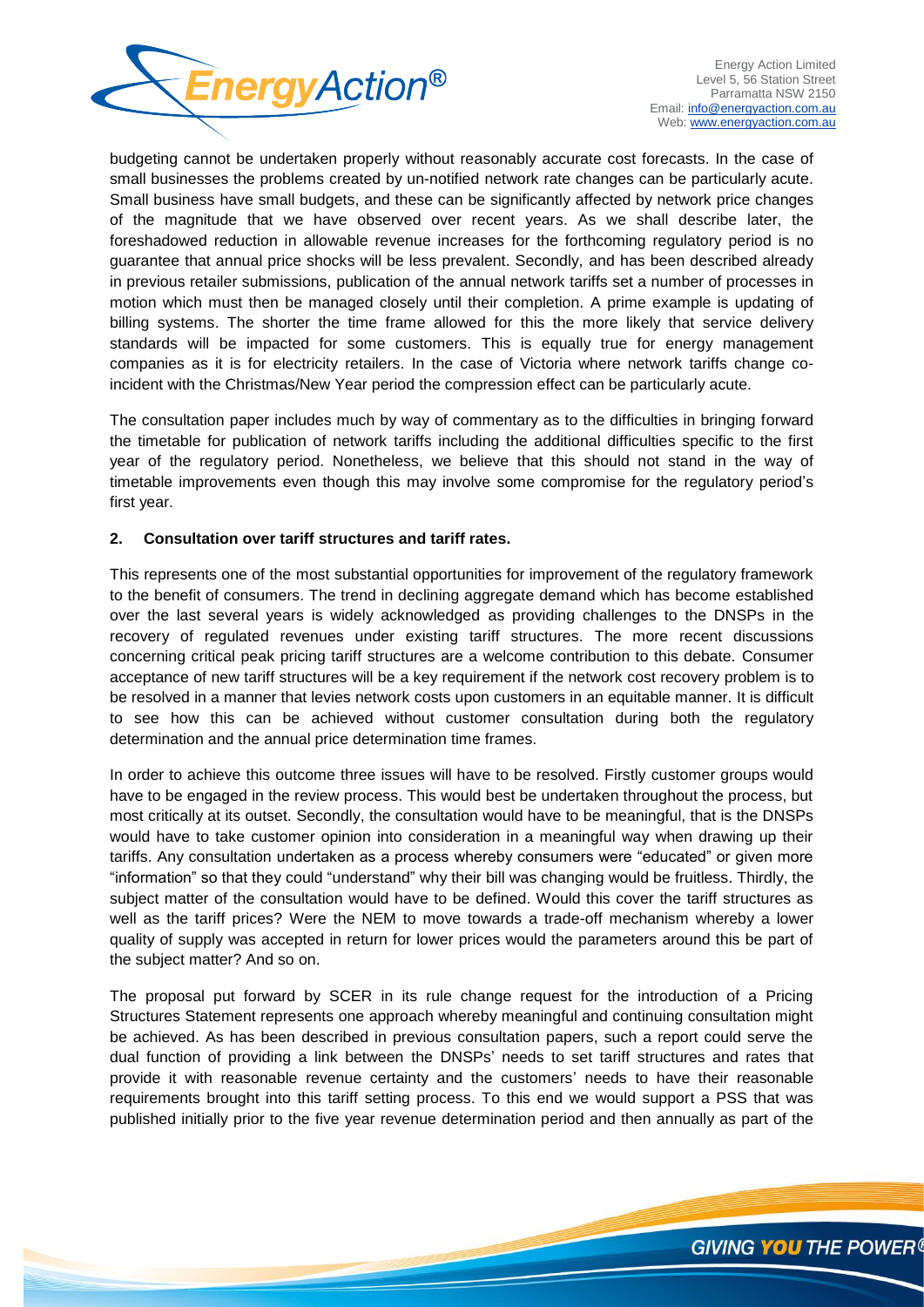

network pricing process. In both cases there should be a requirement to consult with customers following the publication of the PSS, to report on the results of that consultation and to demonstrate how customers' requirements have been incorporated into the draft regulatory proposals, and if not why not. Further requirements could be for demonstration that the impact of customers' proposals had been evaluated against the alternative methods of implementation. The intention here would not be to bind the DNSP into justifying each and every part of its tariff and price setting proposals but rather to provide that they demonstrate that reasonable measures have been taken to accommodate customer requirements. This may require some form of facilitation between customer representatives and the DNSPs such that reasonable requests are identified properly, are recognised by the DNSPs as requiring treatment and that unreasonable requests are struck out. Whilst I shall not go further into the detail of how this might be achieved it may be that the National Consumer Advocacy Body has a role to play here.

Specific subject matter for the PSS would be the tariff structures, the tariff prices, and the path under which the prices were anticipated to evolve over the duration of the regulatory period. It may not be that the projections put forward and agreed in the initial PSS are held to precisely for the duration. Revisions in prices both upwards and downwards may be necessary as circumstances change over time if these can be justified. However, in preparing the PSS the DNSPs ought to rely on their own estimates of future load on their networks when determining capital and operational expenditures. It is not unreasonable for them to do as the party best placed to undertake this. Furthermore, if the customer is underwriting the DNSPs revenue requirements, including unforseen variations, then it is fully understandable that the DNSP put forward statement of what these costs may be based upon their estimate of network demand, stand by these demand and cost estimates and explain any later significant variations.

## **3. The dispersion of annual cost increases for individual customers.**

The final point that we wish to raise demonstrates how current arrangements are failing to provide credible pricing results for business. Within limits DNSPs have discretion over the manner in which they adjust their tariff rates year on year. One way in which they exercise this discretion is in the setting of rates for individual tariffs within a tariff class. Under the current arrangements side constraint provisions apply which seek to limit year on year price changes. Presumably the underlying reason for this is to limit yearly changes in the total network bill to a customer (assuming that his consumption and demand remain unchanged). This is not so for a significant minority of business customers. We have observed cases where increases in an individual customer's network bill has ranged from under 15% to over 40% whilst the average increase for that tariff has been 24%. Clearly some customers are highly sensitive to changes in their tariffs.

It may be argued that these kinds of outcomes are rare occurrences and are not representative of the experience of the great majority of network customers. Nevertheless, for the individual customers in question it is 100% of their experience as the ones suffering or benefiting in a seemingly random manner. Furthermore, if these outcomes are indeed rare then it should be of little consequence to remedy them. Such a remedy could be delivered by the adoption of an overarching constraint on tariff prices such that no customer would suffer an overall increase in the price of network services when expressed in \$/MWh terms other than where this increase was due to a change in consumption behaviour. In practical terms we would prefer to see this constraint stated relative to the average price increase over all DNSP customers. Thus if the average increase was in the region of 24% a +5% constraint may be appropriate. Nothing in this constraint rule would prevent the average price increase from settling at whatever level was effectively determined by the year on year increase in allowable